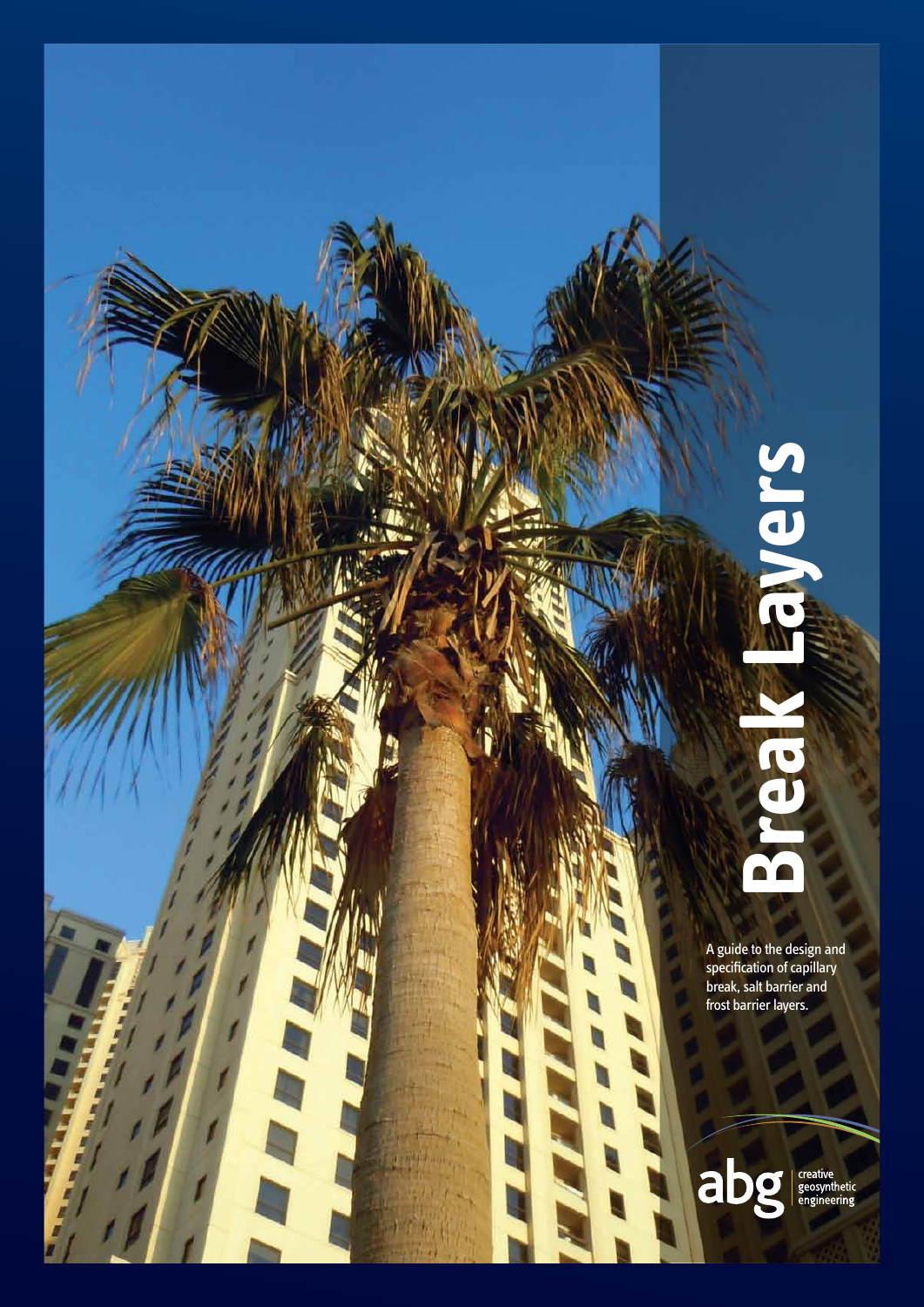Upward movement of water in fine grained soil is a natural process that is usually beneficial but presents problems when the water is saline, contaminated or if the water is clean but the ground is liable to freezing.

The water is sucked up by the soil through very small pores within the soil called capillaries. The extent of the capillary rise above the water table can range from 200mm to several metres depending upon the type of soil.

If saline water comes into contact with plant roots, the plants will most probably die. If contaminated water is drawn up into clean ground that is cultivated, then not only plants but humans and animals are at risk. If clean water is drawn up into ground that freeze/thaws, ice lenses will form that will displace the ground surface and subsequently cause collapse of the surface when the ice melts.

Pozibreak & Pozibreak X **4-5** Salt Barrier 6-7 About ABG

Measures must be taken to prevent the upward capillary rise from reaching the clean soil. This is achieved by creating a void above the water table across which moisture cannot rise. The void does not need to be large but it does need to be robust. Traditionally a thick layer of coarsely graded stone was used. The large thickness being required to combat the stone to stone contact within the layer that could potentially allow some moisture to rise.

It is now more common to use a geocomposite void forming layer. The geocomposite capillary break is a thin layer which forms a void across which the moisture cannot pass. The geocomposite has adequate in-plane flow capacity to drain sub-surface water from above and substantial compressive strength for the long-term loading.

Use of the geocomposite results in less excavation, less transport of bulky materials to site and thereby a reduced carbon impact of the project.

### **Contents**

8

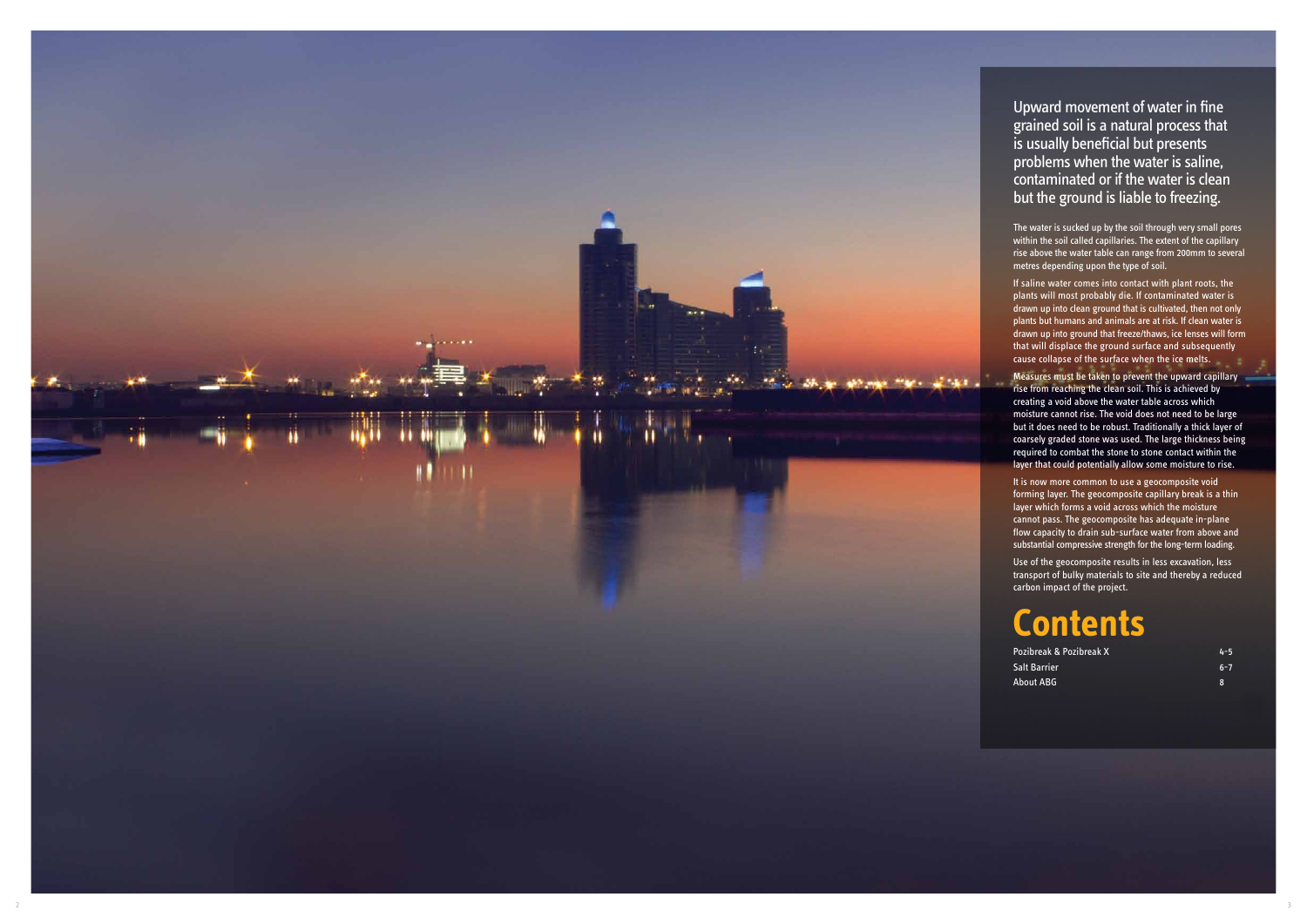# **Pozibreak**

Pozibreak is designed specifically as a drainage void layer to protect the ground above from the capillary rise of moisture from the ground below.

An unperforated cuspate core with a geotextile laminated to the upper side.



A cuspated core is used because it is essential that the void is maintained and that the upper and lower geotextiles cannot touch each other under the action of the soil pressure. Similarly, unless the core is impermeable one side, it is essential that the core does not become totally saturated and therefore that the core has a very high lateral in-plane flow capacity in multiple directions.

A perforated cuspate core with geotextile above laminated to the upper and lower sides.



#### There are two forms of Pozibreak:

### **Unperforated**

Comprising a single-cuspated core with good long term compressive strength, a practically impermeable lower side and a very high in-plane multi-directional flow capacity, laminated to a non-woven geotextile. The geotextile allows clean subsurface water to freely enter the core but prevents intrusion of the soil into the core. The core provides the void by the excellent support given to the geotextile and transmits the clean water horizontally to collection pipes.

The practically impermeable lower side of the core provides a barrier to the capillary water for added protection in addition to the void. This is a particularly useful feature when saline or contaminated water cannot be allowed to mix with the clean water.

The impermeable core means that saturation of the core void at local low spots can be permitted without risk of breaching the integrity of the barrier.

### **Perforated**

Comprising a perforated single-cuspated core with good long term compressive strength and a very high in-plane multidirectional flow capacity, laminated to non-woven geotextiles on both sides. The geotextile allows water to freely enter the core but prevents intrusion of the soil into the core. The core provides the void by giving excellent support to the geotextile and creates a path for excess water to flow horizontally. The perforations allow the clean water to exit through the lower side of the core into the ground below but this relies on the ground having adequate permeability. The flat area of the core discourages the capillary moisture from entering the core.

The in-plane flow capacity of the core must be designed to remove all of the expected sub-surface water entry from the overlying soil without the core becoming saturated at the site designed specific gradient and outfall/collector spacing.

The non-woven geotextiles have been selected for compatibility with a wide range of soils but ABG will perform site specific designs when requested. The upper geotextile is hydrophilic with zero break through head which means that water will pass without resistance. This is particularly important when the over lying soil layer is relatively thin.

Pozibreak is installed above the water table and can be installed quickly and easily without specialist equipment and with simple training for the installation team.



#### **Multi-directional flow**

Crushed stone has equal flow in all directions. For true equivalency, the geosynthetic must also have multi-directional flow because installation is often at multi-directional gradients.

Pozibreak has true multi-directional flow. Many other geocomposites including geonets do not.



#### **Soil Intrusion**

When the geocompsite is installed within the ground, the soil exerts pressure on the geotextile surface of the geocomposite. If the geotextile yields and intrudes into the core of the composite, the performance is compromised. fig. a. This can be assessed visually and by the test standard ISO12958 using SOFT PLATENS boundary conditions. Pozibreak has excellent resistance to geotextile intrusion. fig. b. Many other geocomposites do not.



**Fig. b. Utilising Pozibreak**



**Fig. a. Utilising Geonet**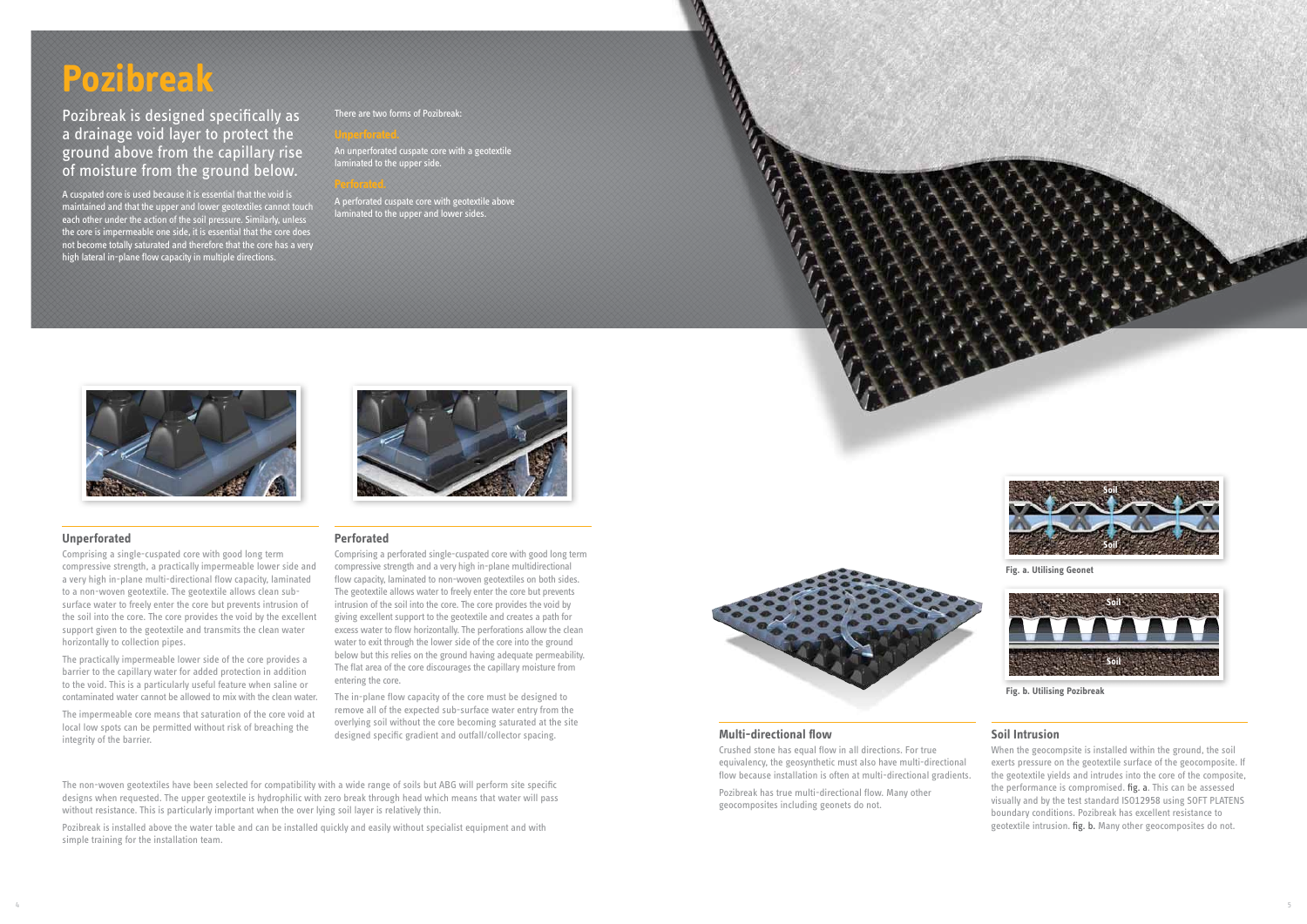## **Salt Barrier**

In deserts and arid regions, the groundwater is often saline and the water table can be relatively close to the surface. The capillary rise above the water table brings dissolved salts near to the surface of the ground. This results in severe problems for vegetation and the foundations of building structures.

Landscaping within modern developments in arid regions is particularly at risk. Most vegetation is intolerant of even slightly saline water (3-6 g/litre). Saline moisture must be prevented from reaching the root system of the vegetation. Similarly, it is important that irrigation water has minimal salt content to minimise the risk of salination of the soil (<0.5 g/litre no risk; 0.5-2g/litre moderate risk). For vegetation to survive, it is essential that there is a barrier between the saline ground and the clean ground and that this barrier also provides good drainage.

High performance geocomposites, such as Pozibreak, are the preferred choice for the salt barrier capillary break layer. This is because the cuspated core maintains an open void with its high compressive strength and excellent support to the geotextile surfaces under the action of soil pressure as tested to ISO 12958 with SOFT PLATENS. Performance is further enhanced in Pozibreak Unperforated, where the lower side of the cuspated core provides a practically impermeable barrier to the rising saline moisture.

Building foundations of stone and reinforced concrete are designed for long term strength but this is compromised when saline moisture attacks the concrete. Chloride ions within saline moisture are drawn into stone and concrete where the resultant chemical reaction causes expansion, spalling and weakening of the foundations. It is important that there is a barrier between saline ground and clean ground in which foundations are constructed.

An effective barrier is to provide a capillary break layer between saline ground and clean ground. The capillary break layer creates a void across which capillary rise of saline moisture is prevented. It is essential that the capillary break layer is installed above the highest level of the water table so that the void is never totally saturated by ground water and that the capillary break has high in-plane flow capacity so as to remove sub-surface and irrigation water that enters through the clean ground above.

The capillary break layer is typically laid at a shallow gradient (eg. 3%) and the in-plane flow capacity will be significantly lower than at a hydraulic gradient (HG) of 1 (ie. vertical). The volume of irrigation water coming down through the soil above will be governed either by the irrigation rate or by the permeability of the soil.

In a 100m length of salt barrier this creates a flow of 0.1 l/m·s. A Pozibreak 7 with a flow capacity (MD+CMD) of 2.4 l/m·s at HG1 and 20kPa soil pressure has a flow capacity of 0.35 l/m·s at HG 0.03 and 20 kPa to ISO 12958 with soft platens.

The Pozibreak salt barrier should not reach full saturation so take 30% of its maximum capacity. That gives 0.11 l/m·s and the Pozibreak 7 is satisfactory. If the soil permeability is  $1 \times 10^{-5}$  m/s then there would be 10 times more water from the soil (if the irrigation rate allows) and therefore Pozibreak 7 would allow only a 10 metre maximum length of salt barrier; alternatively use Pozibreak 25 with a flow capacity of 2.1 l/m·s at HG 0.03 for the 100m length.



**Clean Soil** 

**Sub-surface** Drainage permitted.

**Filter Textile Positive Void Core Filter Textile**

**Salty Water** capillary rise.

**Water table**

**Salty Water**



If the soil permeability is 1 x 10 $<sup>6</sup>$  m/s this equates to a water</sup> volume of 1 x 10<sup>-3</sup> l/m<sup>2</sup>·s